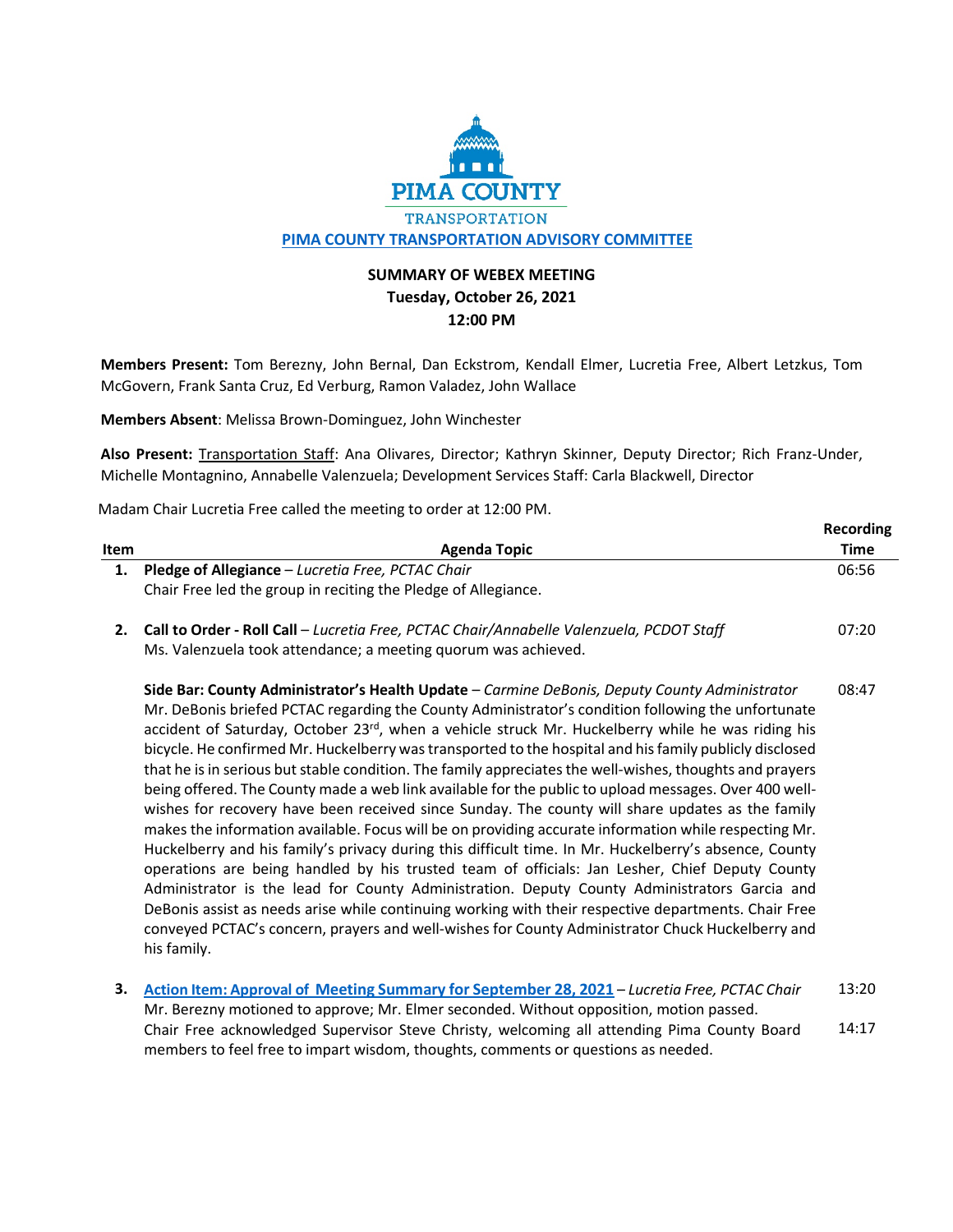Pima County Transportation Advisory Committee Summary of WebEx Meeting, October 26, 2021 Page 2

| Item |                                                                                                                                                                                                                                                                   | <b>Agenda Topic</b>                                                                                                                                                                                                                                          |                                                                                                                                                                                                                                               | <b>Recording</b><br><b>Time</b> |
|------|-------------------------------------------------------------------------------------------------------------------------------------------------------------------------------------------------------------------------------------------------------------------|--------------------------------------------------------------------------------------------------------------------------------------------------------------------------------------------------------------------------------------------------------------|-----------------------------------------------------------------------------------------------------------------------------------------------------------------------------------------------------------------------------------------------|---------------------------------|
| 4.   | Road Repair Update - Michelle Montagnino, PCDOT Staff<br>photos.                                                                                                                                                                                                  |                                                                                                                                                                                                                                                              | Reference Ms. Montagnino's presentation for FY22 Pavement Repair Program details and project                                                                                                                                                  | 1 15:00                         |
|      |                                                                                                                                                                                                                                                                   | <b>Construction Updates</b>                                                                                                                                                                                                                                  |                                                                                                                                                                                                                                               |                                 |
|      | local roads. All milling and paving with final stripping was completed last week.                                                                                                                                                                                 |                                                                                                                                                                                                                                                              | Town of Ajo - the first completed project for FY22 included 6.3 mi of arteria/collector and 2.4 mi of<br>Southeast Mill & Pave - construction continues on this project. Marsh Station Road is complete;                                      | 1:15:37                         |
|      | Calle Riconado subdivision area will be done this week; followed by Vail and the J6.<br>heads into town towards I-19.                                                                                                                                             |                                                                                                                                                                                                                                                              | Arivaca Area Mill & Pave - project is moving along well. Ruby Road and the Arivaca/Sasabe section<br>west of the Town of Arivaca are complete. Currently working on the section of Arivaca Road that                                          |                                 |
|      | being worked on.                                                                                                                                                                                                                                                  |                                                                                                                                                                                                                                                              | Green Valley Curb Ramps - these projects will wrap up by end of November. The final subdivision is<br>Catalina & Central Area ADA - two crews are moving this project along nicely in the Catalina area                                       |                                 |
|      | and the Butterfield business district.<br>adjustments were made last week and moving into paving this week.                                                                                                                                                       |                                                                                                                                                                                                                                                              | La Bella & New Day - a new mill and pave subdivision project. Construction began October 18, utility                                                                                                                                          |                                 |
|      |                                                                                                                                                                                                                                                                   | <b>Recently Awarded</b>                                                                                                                                                                                                                                      |                                                                                                                                                                                                                                               |                                 |
|      | FY 22-BOS Districts 1 & 4<br>" 2" Mill and overlay in the                                                                                                                                                                                                         | <b>BOS District 5</b><br>■ 178 ADA curb ramps in 3                                                                                                                                                                                                           | <b>BOS District 1-South of CDO</b><br>■ 158 ADA curb ramps in 5                                                                                                                                                                               | 1:20:41                         |
|      | Northeast portion of town<br>■ 5.98 mi. arterial/collector<br>and 25.58 mi. local roads                                                                                                                                                                           | South Area subdivisions,<br>primarily in Cardinal and                                                                                                                                                                                                        | subdivisions south of CDO<br>UC Award: Sunland Asphalt<br>■ Work starts: 12/2021                                                                                                                                                              |                                 |
|      | Hard Bid Award: Southern<br>Arizona Paving                                                                                                                                                                                                                        | Manzanita area<br>UC Award: Tucson Asphalt<br>■ Work starts: 11/01/2021                                                                                                                                                                                      |                                                                                                                                                                                                                                               |                                 |
|      | ■ NTP: 12/13/2021; utility<br>adjustments are underway                                                                                                                                                                                                            |                                                                                                                                                                                                                                                              |                                                                                                                                                                                                                                               |                                 |
|      |                                                                                                                                                                                                                                                                   | <b>Recently Advertised</b>                                                                                                                                                                                                                                   |                                                                                                                                                                                                                                               |                                 |
|      | <b>BOS District 1 Area A</b><br>■ 2" mill & pave in area north<br>of River Road & between<br>Oracle & Swan<br>Hard Bid Award: TBD, opens<br>this afternoon<br>■ 7.5 mi arterial/collector 23.9<br>mi locals                                                       | <b>BOS District 1 &amp; 3</b><br>■ 2" mill & pave in area west<br>of south of W Ina Road &<br>West of N. Oracle Road.<br>11/02/2021<br>■ 3.8 mi arterial/collector<br>24.2 mi locals                                                                         | <b>BOS District 1 Area B</b><br>■ 2" mill & pave in area north<br>of W Ina Road & between I-<br>10 & N. Oracle Road<br>Hard Bid Award: TBD, opens • Hard Bid Award: TBD, opens<br>11/19/2021<br>■ 5.9 mi arterial/collector<br>13.9 mi locals | 1:22:25                         |
|      | <b>BOS District 1 &amp; 3</b><br>2" mill & pave in W Avra<br>Valley Road north, Trico-<br>Marana north & Catalina<br>Area west of Coronado<br><b>National Forest</b><br>Hard Bid Award: TBD,<br>opens 11/23/2021<br>■ 16.8 mi arterial/collector<br>8.2 mi locals | <b>BOS District 1</b><br>140 Curb ramps in 4<br>subdivisions North of CDO:<br>Casa del Oeste, Heritage<br>Hills, Thornydale Terrace /<br>Metropolitan Estates /<br>Metropolitan No. 1 &<br><b>Sunny Hills Estates</b><br>JOC Award: TBD, opens<br>10/27/2021 | <b>BOS District 1</b><br>196 Curb ramps in 4<br>subdivisions in Countryside<br>area: Countryside Vista,<br>Countryside, North Pointe<br>Ridge & Saguaro Vista<br>JOC Award: TBD, opens<br>10/28/2021                                          | 1:24:03                         |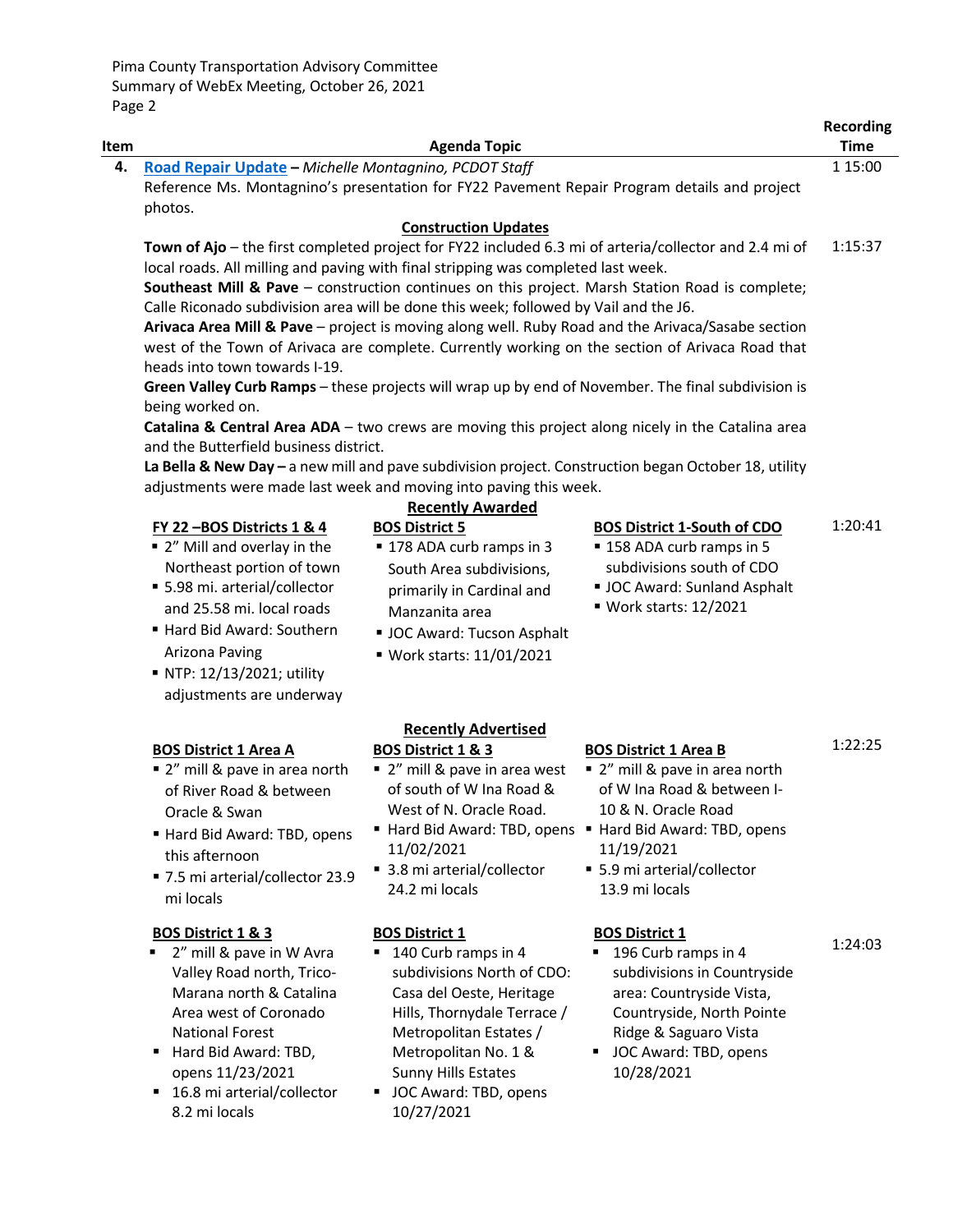|      |                                                                                                                                                                                                                                                                                                                                                                                                                                                                                                                                                                                                                                                                                                                                                                                                                                                       | <b>Recording</b> |
|------|-------------------------------------------------------------------------------------------------------------------------------------------------------------------------------------------------------------------------------------------------------------------------------------------------------------------------------------------------------------------------------------------------------------------------------------------------------------------------------------------------------------------------------------------------------------------------------------------------------------------------------------------------------------------------------------------------------------------------------------------------------------------------------------------------------------------------------------------------------|------------------|
| Item | <b>Agenda Topic</b>                                                                                                                                                                                                                                                                                                                                                                                                                                                                                                                                                                                                                                                                                                                                                                                                                                   | <b>Time</b>      |
|      | <b>Program Status by the Numbers</b>                                                                                                                                                                                                                                                                                                                                                                                                                                                                                                                                                                                                                                                                                                                                                                                                                  |                  |
|      | Table shows percent of project completion in relation to ADA ramps to miles.                                                                                                                                                                                                                                                                                                                                                                                                                                                                                                                                                                                                                                                                                                                                                                          | 25:32            |
|      | Pie chart shows project cost breakdowns per categories. The smaller portion represent the complete                                                                                                                                                                                                                                                                                                                                                                                                                                                                                                                                                                                                                                                                                                                                                    |                  |
|      | project status to date; the larger amount is in construction; about \$13M is for awarded but yet to                                                                                                                                                                                                                                                                                                                                                                                                                                                                                                                                                                                                                                                                                                                                                   |                  |
|      | start projects; \$30M in projects being advertised and \$24M going out for bid in three to four weeks.                                                                                                                                                                                                                                                                                                                                                                                                                                                                                                                                                                                                                                                                                                                                                |                  |
|      | <b>Road Repair &amp; Preservation Projects Map</b>                                                                                                                                                                                                                                                                                                                                                                                                                                                                                                                                                                                                                                                                                                                                                                                                    |                  |
|      | The updated Road Map shows status of projects in completed and in construction for the FY 22                                                                                                                                                                                                                                                                                                                                                                                                                                                                                                                                                                                                                                                                                                                                                          | 26:20            |
|      | program. The map will continue to be updated as new projects are underway or completed.                                                                                                                                                                                                                                                                                                                                                                                                                                                                                                                                                                                                                                                                                                                                                               |                  |
|      | Regarding the BOS Districts 1 and 4 project in the northeast, Mr. Berezny asked if the Summerhaven<br>and Tanque Verde areas were included. Ms. Montagnino replied that Tanque Verde is included but<br>Summerhaven is a separate project due to the unique and tight road conditions in the area. Mr.<br>Berezny then inquired about the Green Valley and Elephant Head areas. Ms. Montagnino informed<br>that the project package was submitted to Procurement and it is estimated the bid opening will be<br>in early December but it is not officially advertised yet.                                                                                                                                                                                                                                                                            | 26:43            |
|      | Mr. Berezny said residents in the Green Valley area inquired if it is a normal or new style configuration<br>to curb ADA ramps at 30 degree angles and then square them off on either side? Ms. Montagnino<br>replied she would double-check about the ramps but thought it was an ADA requirement.                                                                                                                                                                                                                                                                                                                                                                                                                                                                                                                                                   | 27:38            |
|      | Mr. Berezny relayed that one of the Green Valley HOAs asked who, prior to milling and paving, would<br>cut over-hanging trees or clear vegetation right up to the roads. Is it the County, the contractor,<br>homeowners or the HOA that do that work? Regarding the tree limbs and excessive vegetation, Ms.<br>Montagnino replied that typically the County's contractor, AAA, clears that ahead of the project but<br>that is not happening as quickly this year due to the unusually high monsoon that is keeping them<br>busy elsewhere. She said anything the residents are willing to do to help, would be appreciated.                                                                                                                                                                                                                        | 28:15            |
|      | Mr. McGovern asked how the county is doing budget-wise on these projects. It appears that half are<br>above and half below the engineer's estimates. He asked if there will be any remaining money or if<br>the projects will be slightly extended to use up the money as projects are completed. Ms.<br>Montagnino believes most bids are coming pretty close to the planned budget. Some projects are<br>coming in over budget, such as the curb ramp projects but there have been some good Hard Bid<br>projects such as the milling and paving projects coming in. There are some areas where additional<br>work can be added to a project depending on the amount of savings. After this first round of bid<br>packages are in, in December, the department may provide recommendations to the Board for<br>potential use of those cost savings. | 29:27            |
|      | Mr. Berezny said last month PCTAC voted to have a 50/50 split in subsequent years for locals and                                                                                                                                                                                                                                                                                                                                                                                                                                                                                                                                                                                                                                                                                                                                                      | 31:28            |

Mr. Berezny said last month PCTAC voted to have a 50/50 split in subsequent years for locals and arterial/collectors. He asked for an estimate of total remaining number of miles of local and arterial/collector roads requiring milling and paving, after this fiscal year. Chair Free asked Ms. Montagnino to email the estimate and/or provide it at the next meeting.

Supervisor Christy received comments from HOA and neighborhood residents saying they had not realized that their "community" roads are made up of different plats, built at different times, and with some gradations that do not meet pavement repair requirements as other roads, even if in the same "neighborhood"- such as Indian Ridge neighborhood in District 4. That neighborhood area is really made up of five or six different plats, developed at different times. The quality of the roads vary from street to street and they see paving and repairing in some areas but then discontinued in other parts of the same neighborhood. Supervisor Christy asked if the committee can review the concept as a neighborhood issue, rather than as designated plats. 32:45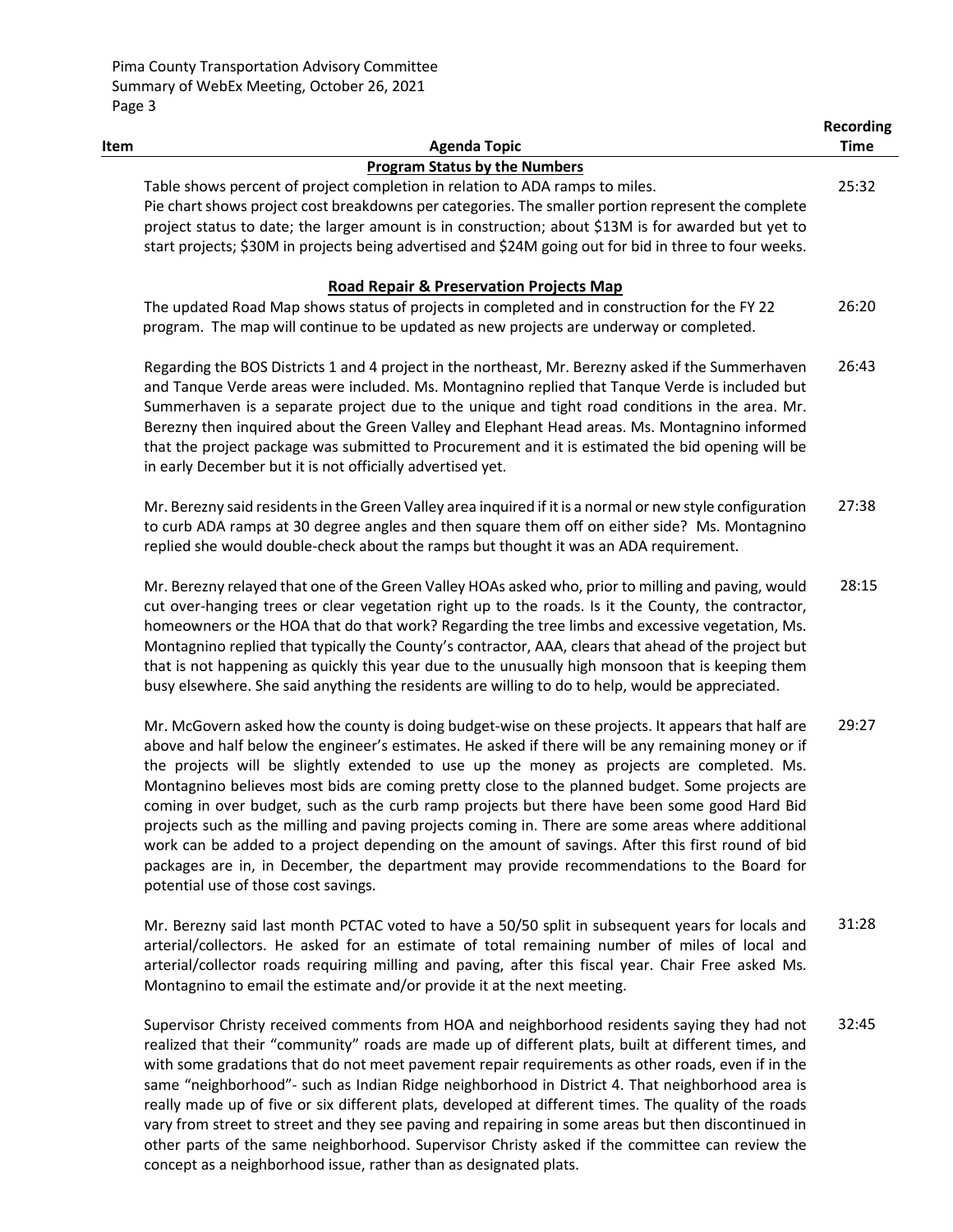|      |                                                                                                                                                                                                                                                                                                                                                                                                                                                                                                                                                                                                                                                                                                                                                                                                                                                                                                                                                                                                                                          | <b>Recording</b> |
|------|------------------------------------------------------------------------------------------------------------------------------------------------------------------------------------------------------------------------------------------------------------------------------------------------------------------------------------------------------------------------------------------------------------------------------------------------------------------------------------------------------------------------------------------------------------------------------------------------------------------------------------------------------------------------------------------------------------------------------------------------------------------------------------------------------------------------------------------------------------------------------------------------------------------------------------------------------------------------------------------------------------------------------------------|------------------|
| Item | <b>Agenda Topic</b>                                                                                                                                                                                                                                                                                                                                                                                                                                                                                                                                                                                                                                                                                                                                                                                                                                                                                                                                                                                                                      | <b>Time</b>      |
|      | Ms. Olivares replied that 'subdivision' is the current limit due to available resources and maintaining<br>of current PCI ratings. The suggestion can be reviewed as the program near completion.                                                                                                                                                                                                                                                                                                                                                                                                                                                                                                                                                                                                                                                                                                                                                                                                                                        | 34:10            |
|      | Supervisor Christy said one can understand how perplexing the situation can be when a resident sees<br>paving is done on a street across from them, but their own road is not getting paved. Ms. Olivares<br>acknowledged the concern and said the difficult decision stems from varying PCI levels. She further<br>added that small collector roads leading into large subdivisions have been included this year, though<br>the department wishes it could make it all complete.                                                                                                                                                                                                                                                                                                                                                                                                                                                                                                                                                        | 34:39            |
|      | Mr. Verburg acknowledged the La Paloma project by saying he was appreciative of the terrific<br>progress and that it was looking great.                                                                                                                                                                                                                                                                                                                                                                                                                                                                                                                                                                                                                                                                                                                                                                                                                                                                                                  | 35:45            |
|      | 5. RTANext Update - Kathryn Skinner, PCDOT Deputy Director / Tom McGovern, PCTAC Member<br>Ms. Skinner said the RTA met last month but there is not much to update the PCTAC on. The topics<br>of interest such as the RTANext plan and the Citizen's Advisory Committee (CAC) composition, were<br>tabled to October 29 <sup>th</sup> . Information on these topics may be available next month.                                                                                                                                                                                                                                                                                                                                                                                                                                                                                                                                                                                                                                        | 36:10            |
|      | Mr. McGovern, Chairman of the CAC, said the Regional Council's Friday agenda will address the items<br>regarding voting rights of the PAG Council and the RTA Board regarding proportional or<br>representative voting. This is one of the City of Tucson's primary concerns and of interest will be how<br>other jurisdictions weigh in and whether they can arrive at agreement. Following the PAG Council is<br>the RTA Board and they have several items regarding the structure of the RTA going forward. This<br>includes review of 20-year sales tax revenue forecast and costs to complete current RTA projects,<br>which is one of City of Tucson's primary concerns. There appears to be significant shortfall of<br>available money to complete those projects, however, the City expects the RTA will somehow cover<br>those costs. That sets the stage for discussions on statutory mandates and legal requirements<br>regarding how funding for projects will be done. To be determined, is the continuing conversation of | 37:18            |

Mr. Bernal asked Mr. McGovern to clarify if it was the Regional Council discussing voting structure or if it is the RTA Board. Mr. McGovern said that the conversation started at PAG Regional Council, and that what was decided there, would be reflected in the RTA process. 40:37

the selection of the CAC, which Mr. McGovern feels is a moot point, until they act on the other issues

and reach agreement with City Council. More will be reported next time.

Mr. Valadez provided a historical perspective as he was involved in the creation of the RTA. He said part of the issue is that a power grab is going on. He explained, the original RTA legislation gave the City of Tucson and Pima County veto authority on actions. In 2004, Mayor Walkup for the City and Mr. Valadez for Pima County, served as representatives on the Regional Council for the RTA. They exercised their veto authority in the spirit of regional cooperation, agreeing to be on one ship and either float or sink together. They floated though Mr. Valadez believes there is now selective amnesia. Chuck Huckelberry and Mr. Valadez crafted the original Administrative Policies for the RTA. In May 16, 2006, and not only was there a vote on the tax, but the plan with very specific on amounts of all projects. It has been the City that has asked that their projects be pushed back until the final quarter of the actual RTA, because they were not ready to move forward. There is now a scope delta (change) between original project price and current resulting in a substantial scope creep. A policy was adopted in 2006, after the committee and community voted on the RTA, stating that any jurisdiction could increase the scope of a project to fit their design/desire which was within the rules, but they would pay the difference. Scope creep of a lot of projects has been considerable and now part of the reason this is going on, is because the RTA has not paid the difference. There is a State Law that does not allow it and RTA Policy that was created to assure it would be the responsibility of the jurisdiction not the RTA. 41:18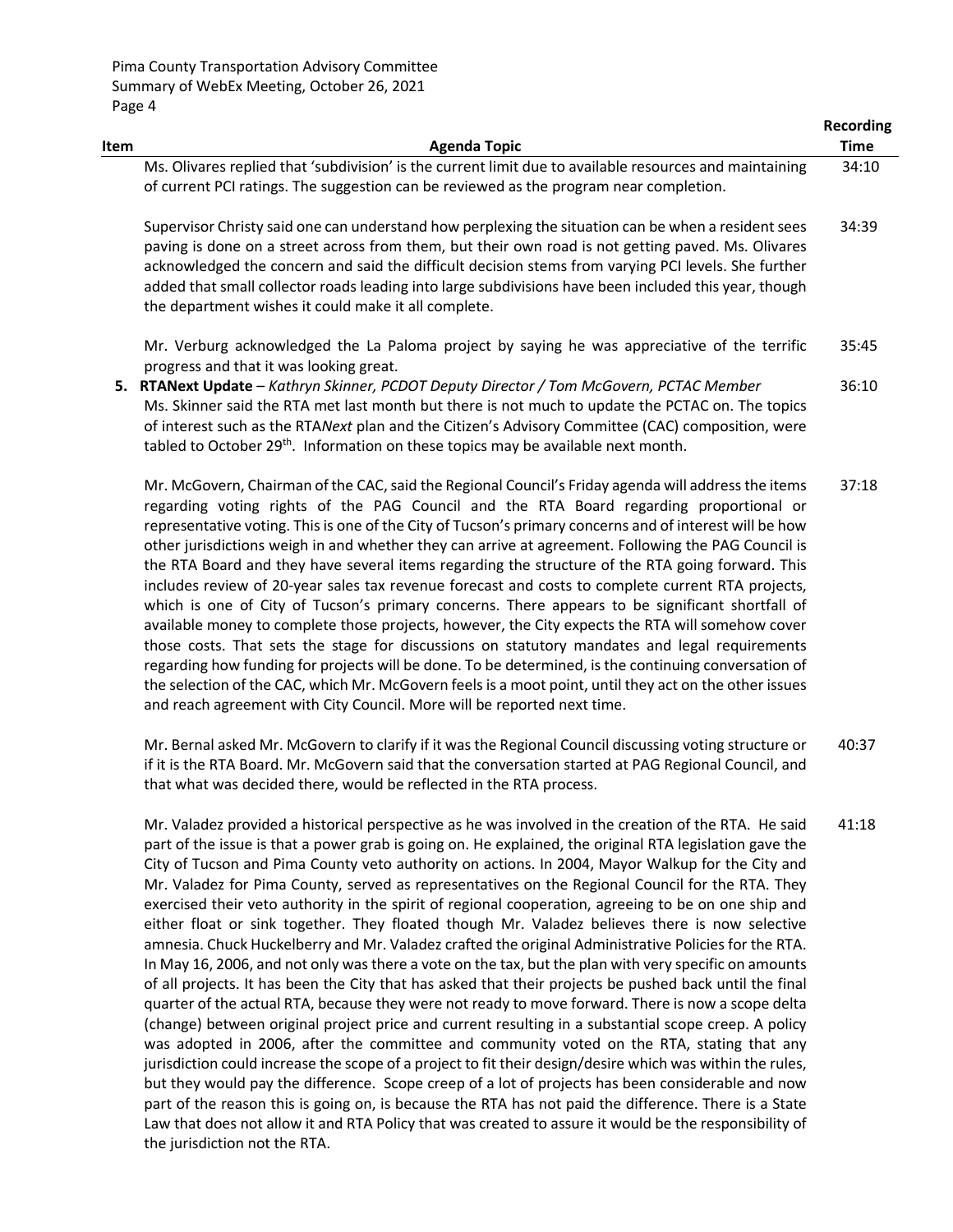Pima County Transportation Advisory Committee Summary of WebEx Meeting, October 26, 2021 Page 5

| Item | <b>Agenda Topic</b>                                                                                                                                                                                                                                                                                                                                                                                                                                                                                                                                                                                                                                                                                                                                                                                                                           | Recording<br><b>Time</b> |
|------|-----------------------------------------------------------------------------------------------------------------------------------------------------------------------------------------------------------------------------------------------------------------------------------------------------------------------------------------------------------------------------------------------------------------------------------------------------------------------------------------------------------------------------------------------------------------------------------------------------------------------------------------------------------------------------------------------------------------------------------------------------------------------------------------------------------------------------------------------|--------------------------|
| 6.   | Non-Maintained County Roadway Overview Part 2 - Ana Olivares, PCDOT Director<br>Ms. Olivares invited Carla Blackwell, Director, Development Services Department (DSD), to address<br>follow-up questions received about last month's overview regarding how roads become part of the<br>Pima County Transportation system through development review.                                                                                                                                                                                                                                                                                                                                                                                                                                                                                         | 44:50                    |
|      | Please reference Ms. Blackwell's PowerPoint presentation on the process of how property owners<br>can determine who plans, owns, maintains or has rights to a particular road in front of their property.                                                                                                                                                                                                                                                                                                                                                                                                                                                                                                                                                                                                                                     | 45:40                    |
|      | The Major Streets and Routes (MSR) Map lays out what the major arterial streets will be for the<br>region. This guide is updated every 10 years along with the Comprehensive Plan, with DOT and DSD<br>working hand-in-hand on the process with other jurisdictions. The MSR determines road width and<br>setbacks and the kind of road dedications and right-of-way the County will be getting from the<br>developers and seeking from State Land Right of Way as developers seek land use changes affecting<br>streets and roads. There also are taking or condemnation situations and State Land use and Right of<br>Way needs that DSD works with.                                                                                                                                                                                        | 47:55                    |
|      | Most important point is that Pima County does not create their own roads. There are special projects,<br>such as the Aerospace Parkway where the road was built to serve industrial development on County<br>lands. However, almost all of the roads in the County maintenance system come from private<br>development. 10% County roads entered into the maintenance system come from private<br>development, 90% are out of the subdivision plat process, which is the highest form of consumer<br>protection for landowners. All subdivision plats require engineered drawings with roads built to<br>County's street standards and public reporting requirements that delineate who is going to maintain<br>the roads or whether they will be dedicated to the public or Pima County or whether they will be<br>gated and remain private. | 49:39                    |

Most developments and platted subdivisions have licensed real estate owners and title reports and include assurance agreements which are important in requiring that roads in subdivisions are built for public uses meet county standards before being accepted into the County's maintenance system. Lacking that assurance, those lots cannot be sold. Most assurance agreements used in County are third party trusts where lots are held in trust until all improvements, such as drainage and roads, have been installed. 51:05

A couple of issues have surfaced around older plats, those established prior to the 1960s. Examples are Diamond Bell and New Tucson, where land was platted and possibly sold without improvements. These are examples of how the county works with the Arizona Department of Real Estate on a caseby-case analysis to come up with a process between the County and the developer on how to install or bring roads up to County maintenance standards. 51:57

Regarding road construction standards, such are governed by the Subdivisions Streets Standards Manual and DOT administers those standards and works with DSD to review those standards. At one point there was a public standard and a private street standard. They were changed to the same standard of construction due to a couple of instances where HOAs went bankrupt trying to maintain private streets. The County then was approached to take the streets over but the roads were smaller and not built to county standards. The decision was made to have the same standard for both. 52:58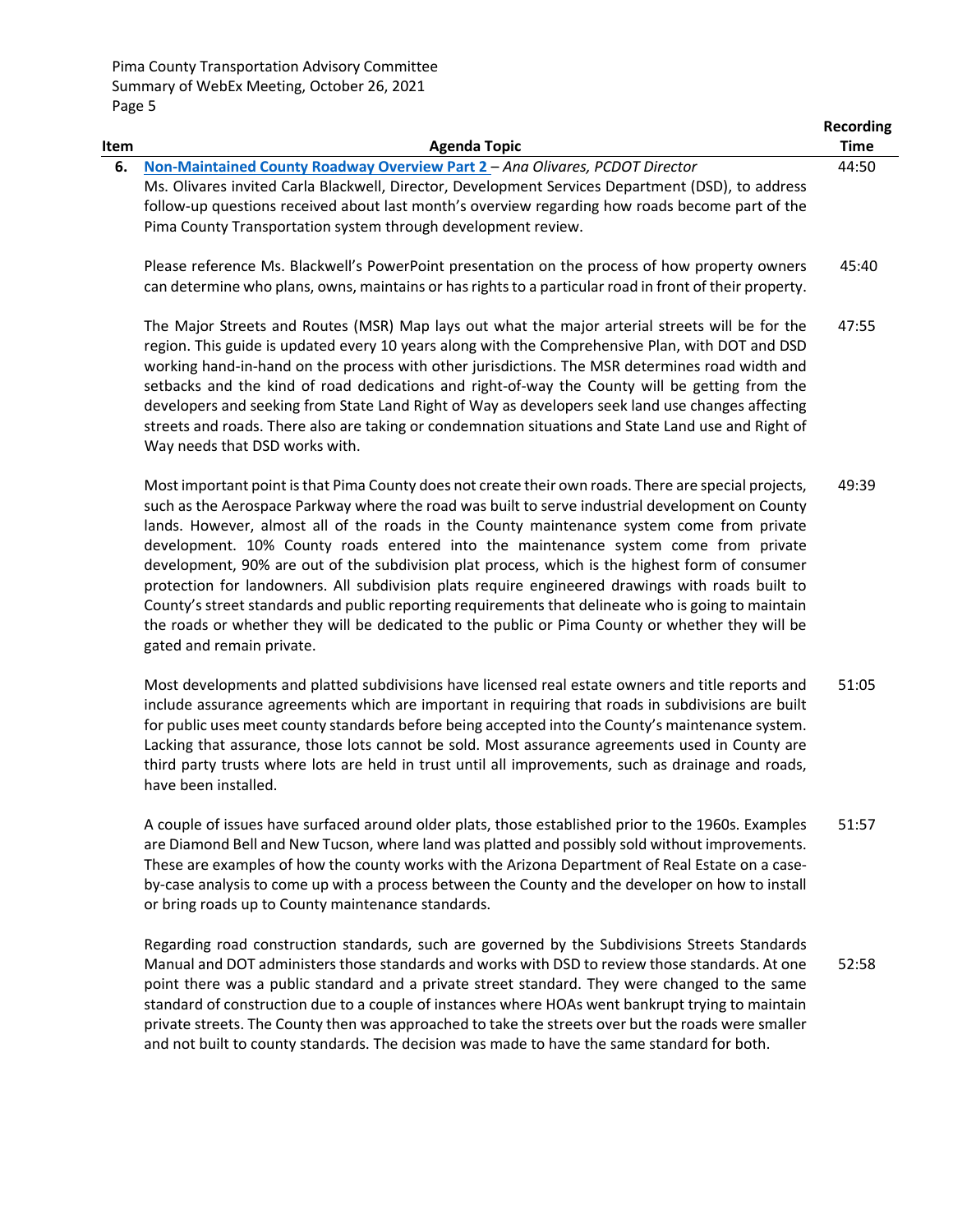Pima County Transportation Advisory Committee Summary of WebEx Meeting, October 26, 2021 Page 6

|      |                                                                                                                                                                                                                                                                                                                                                                                                                                                                                                                                                                                                                                                                                                                                                                                                                                                                                                                                                                                                                                      | <b>Recording</b> |
|------|--------------------------------------------------------------------------------------------------------------------------------------------------------------------------------------------------------------------------------------------------------------------------------------------------------------------------------------------------------------------------------------------------------------------------------------------------------------------------------------------------------------------------------------------------------------------------------------------------------------------------------------------------------------------------------------------------------------------------------------------------------------------------------------------------------------------------------------------------------------------------------------------------------------------------------------------------------------------------------------------------------------------------------------|------------------|
| Item | <b>Agenda Topic</b>                                                                                                                                                                                                                                                                                                                                                                                                                                                                                                                                                                                                                                                                                                                                                                                                                                                                                                                                                                                                                  | <b>Time</b>      |
| 6.   | As for the maintenance system, Ms. Blackwell said one once streets are built and inspected, lots are<br>released for sale. Streets are reviewed after a year for acceptance into the County system by the<br>County Engineer. Some division plats give 90 percent of local roads, the 10 percent not in county<br>system are created though easements and lot splits resulting in most conflicts. A lot split is the most<br>unprotected purchase a homeowner can buy because very little review went into original lot splits.<br>Not until 2005, did Pima County institute a lot split review process. Pima County DSD will do naming<br>and addressing of an easement if groups of neighbors collaborate to name the easement, making it<br>easier for mail delivery and emergency services. Emergency services has a terrible time making it<br>through a lot of these easements, such as Summit with dirt roads, where lots were created in the<br>late 1990s after the State Legislature allowed a 5-lot split, rather than 3. | 54:01            |
|      | Ms. Blackwell said lot split situations can result in a wash down the middle of property without<br>hydrology studies being completed, therefore leaving homeowners unprotected. There is not much<br>the State Legislature allows counties to do to protect people in lot split situations. The best way for<br>land owners to determine road status is by using PimaMaps. It has layers upon layers of data for<br>every parcel and is recommended as the first place to search for information. Prior to purchasing lots<br>or homes, Ms. Blackwell recommends everybody do their own due diligence and use licensed real<br>estate agents, title insurance and look for and read recorded surveys, deeds and title. All of which<br>are part of a private transaction between a buyer and a seller, and Pima County is not necessarily<br>involved in that.                                                                                                                                                                      | 57:21            |
|      | Supervisor Steve Christy commented the map looked familiar. Ms. Blackwell said the map is a fine<br>example of "don't trust your eyes" Just because there is a road cutting the quickest way to your<br>house, doesn't mean it is a legal access. She was glad the Leon Ranch Road issue was resolved. It was<br>once a large ranch and parts of it were sold in 1970s to Rancho del Lago. There should have been a<br>reservation for the road, however there are no public records of it, causing a dispute between<br>developers and neighbors to the north. DSD resolved the issue and now developers will be dedicating<br>the land to Pima County to keep the road open.                                                                                                                                                                                                                                                                                                                                                       | 59:28            |
| 7.   | <b>PCTAC Officer Elections - Lucretia Free, PCTAC Chair</b><br>Chair Free informed that her term and tenure as Chair and that of Mr. Letzkus' as Vice-Chair end<br>January 2022 she asked PCTAC members to step up to serve in either of those roles. Chair Free will<br>start the meeting in January with a nomination and voting process and the new Chair will take over<br>the meeting. PCTAC members can nominate themselves or be nominated for either role.                                                                                                                                                                                                                                                                                                                                                                                                                                                                                                                                                                   | 01:01:36         |
| 8.   | PCTAC Meeting Schedule November, December - Lucretia Free, PCTAC Chair<br>Chair Free recalled last year, November and December meetings were cancelled due to COVID.<br>She asked if PCTAC would like to cancel the December meeting and have last meeting in<br>November. A rescheduling would be required because the fourth Tuesday falls during<br>Thanksgiving week. After discussion of availability, Mr. McGovern asked November 30 <sup>th</sup> be<br>considered. Mr. Berezny agreed and asked that staff provide an update in lieu of a December<br>meeting. The Chair and other PCTAC members also agreed.                                                                                                                                                                                                                                                                                                                                                                                                                | 01:02:01         |
|      | Mr. Verburg did not receive meeting materials prior to last two meetings. Material distribution<br>had been consistent for past two years. He said presentations are great and order of the                                                                                                                                                                                                                                                                                                                                                                                                                                                                                                                                                                                                                                                                                                                                                                                                                                          | 01:07:12         |

had been consistent for past two years. He said presentations are great and order of the meeting goes smoothly. He asked staff double-check his email address is included. Director Olivares informed of unusually busy monsoon season with a department short staffed with recent departures but assured a return to successful distribution process.